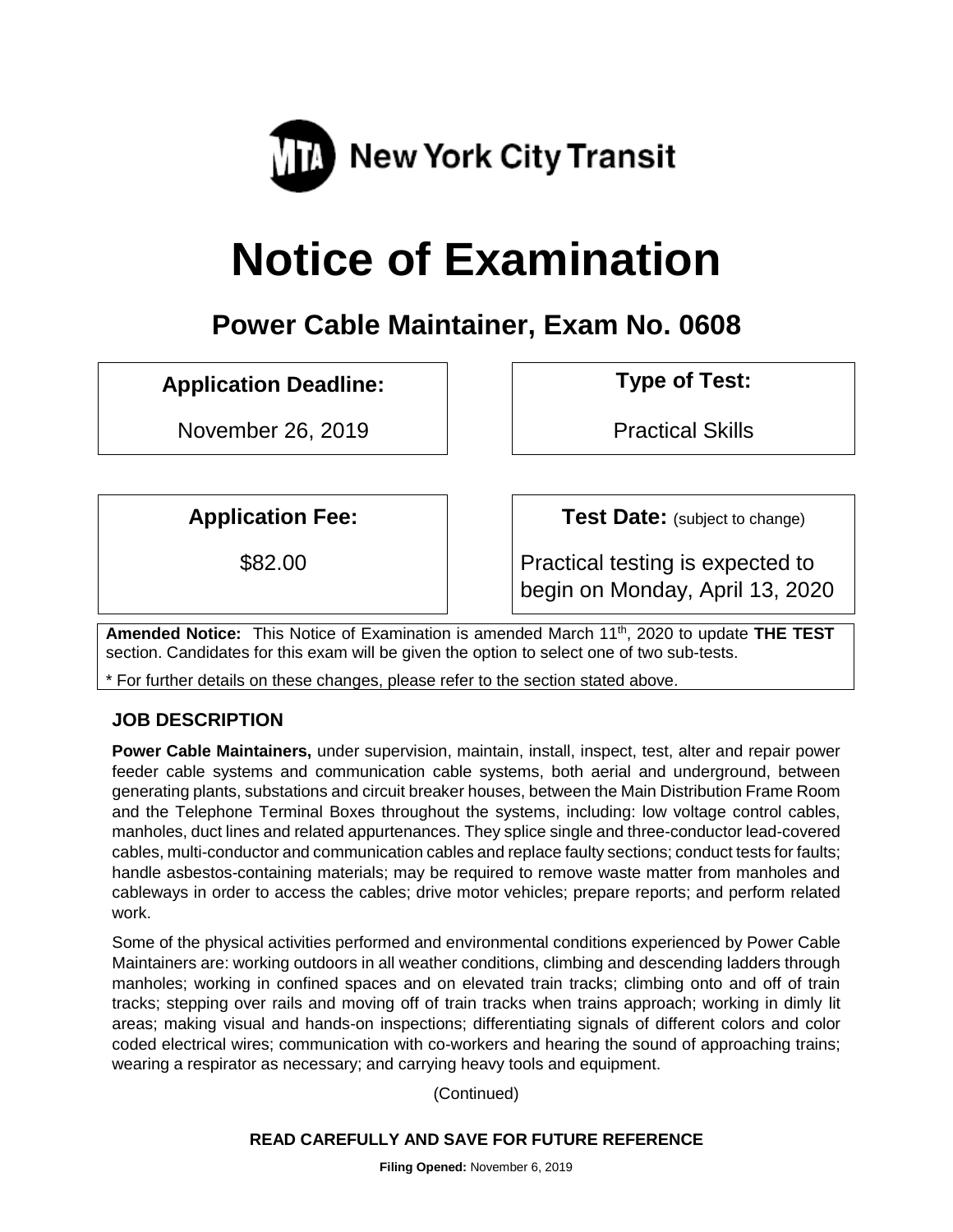## **JOB DESCRIPTION** (Continued)

**Special Working Conditions:** Power Cable Maintainers may be required to work various shifts, including nights, Saturdays, Sundays and holidays.

(This brief description does not include all of the duties of this position.)

## **SALARY AND BENEFITS**

The current minimum salary for Power Cable Maintainers is \$31.64 per hour for a 40-hour work week increasing to \$37.23 in the sixth year of service. These rates are subject to change. The benefits of this position include, but are not limited to, night and weekend salary differentials, paid holidays, vacation and sick leave, a comprehensive medical plan and a pension plan.

## **HOW TO QUALIFY**

**Education and Experience Requirements:** By the **last day of the Application Period,** you must meet the following requirements:

- 1. Completion of a four-year full-time electrical line worker apprenticeship, telecommunications line worker apprenticeship or industrial electrician apprenticeship, recognized by the New York State Department of Labor, the U.S. Department of Labor or any state apprenticeship council that is recognized by the U.S. Department of Labor; or
- 2. Four years of full-time journey-level (i.e. fully-trained, knowledgeable, experienced, proficient and competent) experience as a(n):
	- A) Electrical line worker or power distribution electrician installing, maintaining, testing and repairing high-voltage power distribution and transmission lines, equipment and systems, and industrial power cables; or
	- B) Telecommunications line worker installing, maintaining, testing and repairing multi-conductor communication cables in industrial applications; or
	- C) Industrial electrician installing, maintaining, testing and repairing high-voltage cable lines and electrical equipment in industrial applications; or
- 3. Three years of full-time journey-level (i.e. fully-trained, knowledgeable, experienced, proficient and competent) experience in the work described under "2" above, plus completion of one of the following listed below **before obtaining your journey-level experience**.
	- A) Two years of full-time satisfactory experience as an electrician, electrician's helper, apprentice or trainee performing or assisting in the work described above; or
	- B) Graduation from a trade or technical school with a major course of study in electrical technology, or a closely related field, totaling 600 hours; or
	- C) Graduation from a vocational high school with a major course of study in electrical technology, or a closely related field; or
	- D) Graduation from an accredited college or university with an Associate's degree, or higher degree, in electrical technology, or a closely related field.

If you have qualifying part-time experience, it will be credited on a prorated basis.

(Continued)

#### **READ CAREFULLY AND SAVE FOR FUTURE REFERENCE**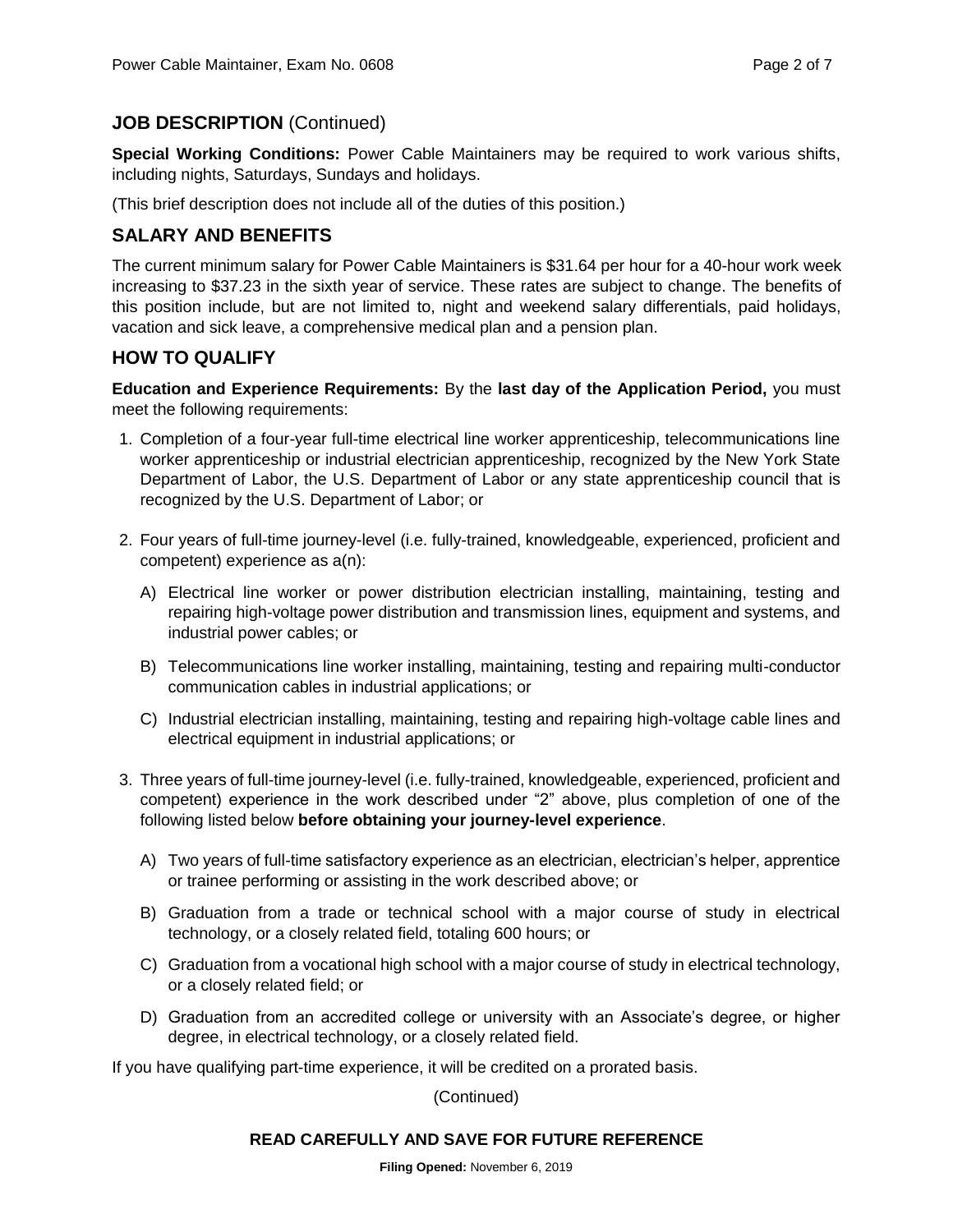## **HOW TO QUALIFY** (Continued)

**The following types of experience are not qualifying**: general residential or commercial electrical work installing, maintaining or repairing low-voltage (120 or 240 volts) lighting, power or climate control systems and equipment; single-conductor communications wiring and equipment (i.e. cable TV, intercoms, fire and security alarm systems, telephones) in residential and commercial buildings and structures.

The vocational high school, technical school, or trade school must be approved by a State's Department of Education or a recognized accrediting organization. The college or university must be accredited by regional, national, professional or specialized agencies recognized as accrediting bodies by the U.S. Secretary of Education, and by the Council of Higher Education Accreditation (CHEA).

You are responsible for determining whether you meet the qualification requirements for this examination prior to submitting the *Application*. You may be given the Practical Test before we determine if you meet the qualification requirements. If you are marked "Not Qualified," your *Application* fee will **not** be refunded and you will **not** receive a score.

#### **REQUIREMENTS TO BE APPOINTED**

**Driver License Requirement:** At the time of appointment, you must have a motor vehicle driver license valid in the State of New York with no disqualifying restrictions that would preclude the performance of the duties of this title. If you have serious moving violations, a license suspension or an accident record, you may be disqualified. This license must be maintained for the duration of your employment in the title.

**Medical Requirement:** Medical guidelines have been established for the position of Power Cable Maintainer. You will be examined to determine whether you can perform the essential functions of the position. Where appropriate, a reasonable accommodation will be provided for a person with a disability to enable him or her to perform the essential functions of the job.

**Drug Screening Requirement:** You must pass a drug screening in order to be appointed, and if appointed, you will be subject to random drug and alcohol tests for the duration of your employment. Additionally, if you have tested positive on a drug or alcohol test or had a refusal to test during preemployment or while employed by a Federal DOT-regulated employer during the applicable period, you must have completed the Substance Abuse Professional (SAP) evaluation, referral and education/treatment process required by federal law in order to be appointed to this safety-sensitive position.

**Residency:** New York City residency is not required for this position.

**English Requirement:** You must be able to understand and be understood in English.

**Proof of Identity:** Under the Immigration Reform and Control Act of 1986, you must be able to prove your identity and your right to obtain employment in the United States prior to employment with MTA New York City Transit.

## **HOW TO OBTAIN AN APPLICATION**

During the application period, the application and other required forms for this examination will be attached to this Notice of Examination. During the application period, additional copies of these documents may be obtained at [http://mta.info/nyct/hr/appexam.htm,](http://mta.info/nyct/hr/appexam.htm) or you may obtain a printed copy of these documents in person at the MTA Exam Information Center, as indicated below.

**MTA Exam Information Center:** Open Monday through Friday, from 9 AM to 3 PM, in the lobby at 180 Livingston Street, Brooklyn, New York. Directions: take the A, C, F or R trains to the Jay Street-Metro Tech Station, or the 2, 3, or the G train to the Hoyt Street Station. **The MTA Exam Information Center will be closed on Monday, November 11, 2019 in observance of Veterans Day.**

#### **READ CAREFULLY AND SAVE FOR FUTURE REFERENCE**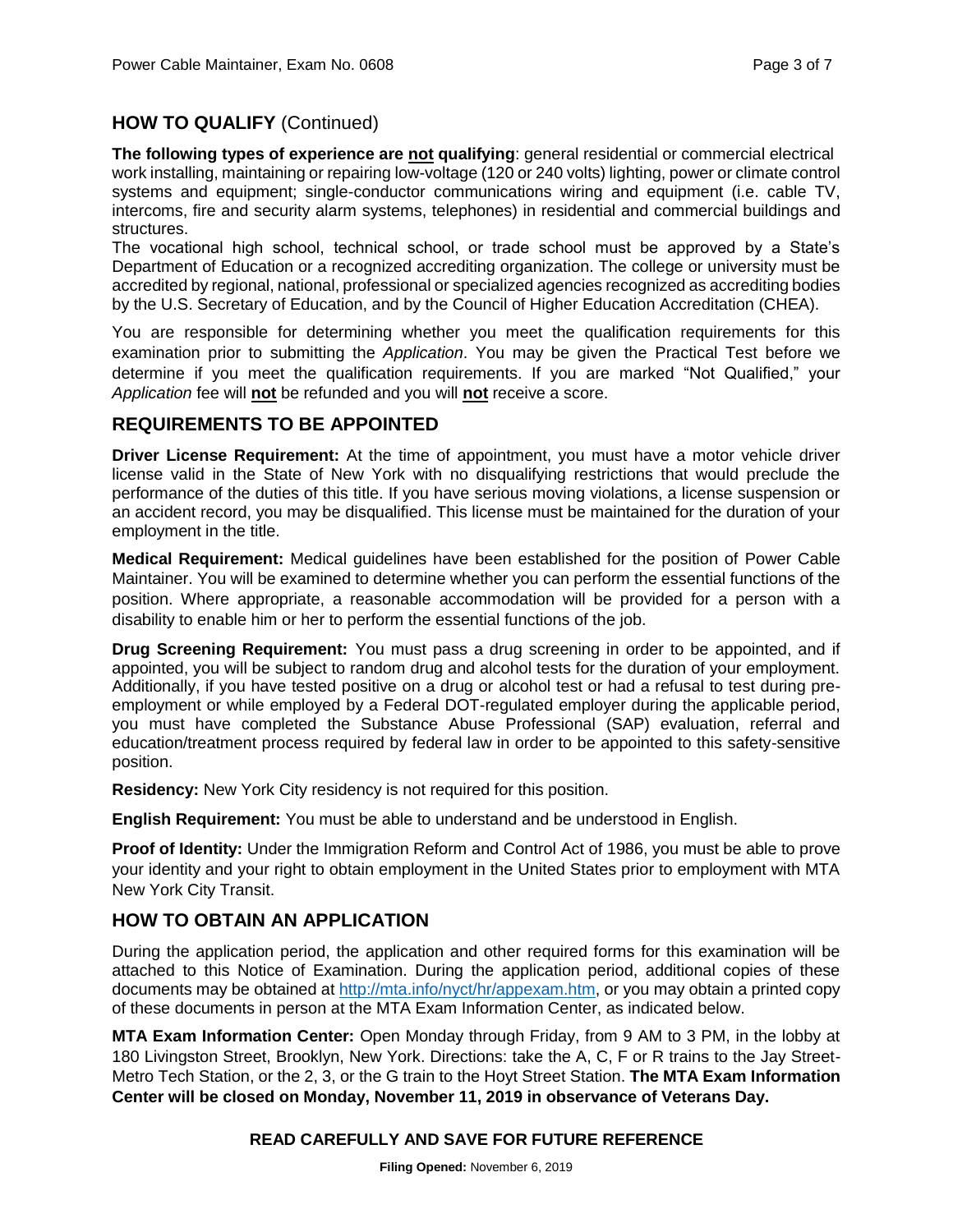## **REQUIRED FORMS**

- 1. **Application:** Make sure that you follow all instructions included with your *Application*, including payment of fee. Save a copy of the instructions for future reference.
- 2. **Education and Experience Test Paper:** Write your social security number in the box at the top of the cover page, and the examination title and number in the box provided. This form must be filled out completely and in detail for you to receive your proper rating. Keep a copy of your completed Education and Experience Test Paper for your records.
- 3. **Foreign Education Fact Sheet (required only if you need credit for your foreign education for this examination):** If you were educated outside the United States, you must have your foreign education evaluated to determine its equivalence to education obtained in the United States. The services that are approved to make this evaluation, as well as instructions on how to submit this evaluation are listed in the *Foreign Education Fact Sheet* included with your application packet. When you contact the evaluation service, ask for a "document-by-document" (general) evaluation of your foreign education. Your foreign education evaluation **must** be submitted directly to NYC Transit's Examinations Unit by the service completing the evaluation. Foreign education evaluations received directly from applicants will **not** be accepted. You can also access the *Foreign Education Fact Sheet* on our website at http://web.mta.info/nyct/hr/forms\_instructions.htm.

**Note:** If you have earned a higher-level degree in the United States that supersedes the level of education required to meet the qualification requirements, you do not need to submit a foreign education evaluation. However, you must indicate that you have completed the higherlevel degree in the United States; proof of acceptance into an academic program or school is not sufficient to determine satisfactory equivalency.

## **HOW TO SUBMIT AN APPLICATION AND PAY THE APPLICATION FEE**

If you believe you meet the requirements in the "How to Qualify" section, you **must** apply by mail. MTA New York City Transit will **not** accept *Applications* in person.

#### **Applications by mail must:**

- 1. Include all of the required forms, as indicated in the "Required Forms" section above.
- 2. Be postmarked by the last day of the application period.
- 3. Be mailed to the address in the "Correspondence" section of this notice.
- 4. Include the appropriate fee in the form of a money order.

#### **The Money Order (Postal Money Order preferred) must:**

- 1. Be made payable to MTA New York City Transit.
- 2. Be valid for one year.
- 3. Have the following information written on it: your name, home address, the last four digits of your social security number, and the exam title and exam number.

Save your money order receipt for future reference and proof of filing an *Application*.

**Cash and personal checks will not be accepted**.

(Continued)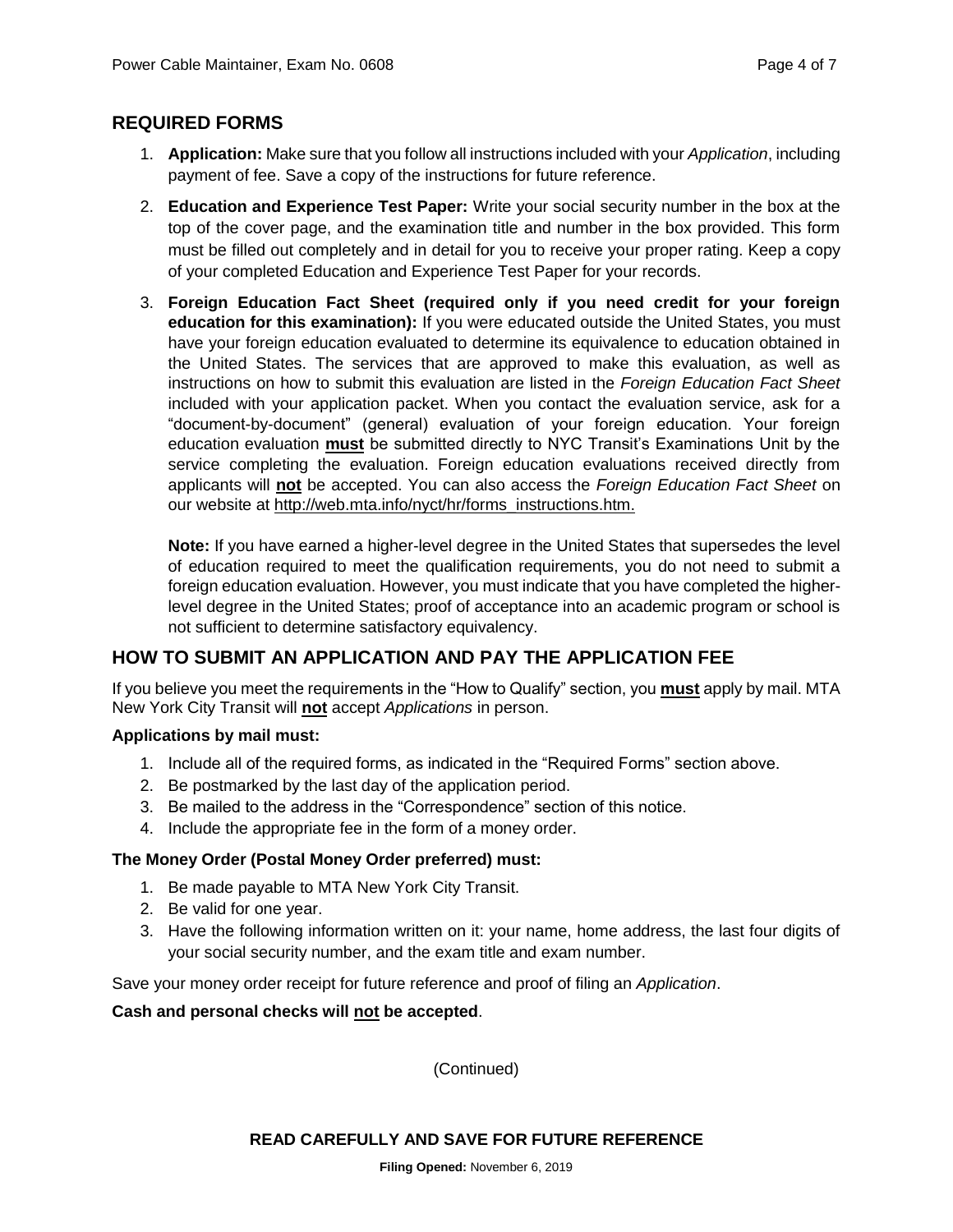## **HOW TO SUBMIT AN APPLICATION AND PAY THE APPLICATION FEE** (Continued)

**Application Fee:** This fee is generally not refundable. Under special circumstances, you may be entitled to a refund. You should refer to the Department of Citywide Administrative Services ("DCAS") General Exam Regulations to determine if you are entitled to a refund prior to requesting a refund. You can refer to the bottom of the last page of the Notice of Examination for instructions on how to obtain a copy of the DCAS General Exam Regulations.

## **HOW TO SUBMIT AN APPLICATION WHEN REQUESTING A FEE WAIVER**

Applicants who wish to request a fee waiver must obtain an *Application* in person at the MTA Exam Information Center as indicated above and must submit the *Application* and required forms by mail to the address in the "Correspondence" section below **by the last day of the application period**.

MTA New York City Transit will not accept *Applications* in person. Additional information on how to request an application fee waiver is available with the *Application.*

## **ADMISSION LETTER**

An *Admission Letter* or a *Not Qualified Letter* will be mailed to you about 10 days before the first date of the practical skills test. If you do not receive an *Admission Letter* at least 4 days before this date, you may obtain a duplicate letter at the MTA Exam Information Center (as indicated above). A paper copy of the *Admission Letter* is your ticket for admission to the test.

Applicants **must** keep their mailing address **up to date**. Please refer to the Correspondence section below for instructions on how to update your address and other contact information.

## **THE TEST**

You will be given a competitive practical skills test. A score of at least 70% is required to pass this test. Your score on this test will be used to determine your place on an eligible list. The practical skills test may require you to read and interpret blueprint and wiring diagrams; read meters; test and splice power telephone cables; identify and use cable testing and maintenance tools and equipment; and make knots and rig a manhole for cable pulling.

Candidates for this exam will be given the option to **select one** of two Practical Skills sub-tests:

- 1) Power Cable Sub-test, or
- 2) Communication Cable Sub-test

The candidates will make their choice at the test site and once selected, **their choice is irrevocable.**

Veterans' or Disabled Veterans' Credit will be granted only to eligible passing candidates who request that they be applied. Veterans' or Disabled Veterans' Credit should be requested at the time of application, but **must** be requested before the date the eligible list is established. Claims for Veterans' or Disabled Veterans' Credit cannot be made once the eligible list is established.

## **TEST ADMINISTRATION GUIDELINES**

**Warning:** You are not permitted to enter the test site with cellular phones, smart watches, beepers, pagers, cameras, portable media players, or other electronic devices. Calculators are **not** permitted. Electronic devices with an alphabetic keyboard, word processing, or data recording capabilities, such as planners, organizers, etc., are prohibited. If you use any of these devices in the building at any time before, during, or after the test, you may **not** receive your test results, your test score may be nullified, and your application fee will **not** be refunded.

(Continued)

#### **READ CAREFULLY AND SAVE FOR FUTURE REFERENCE**

**Filing Opened:** November 6, 2019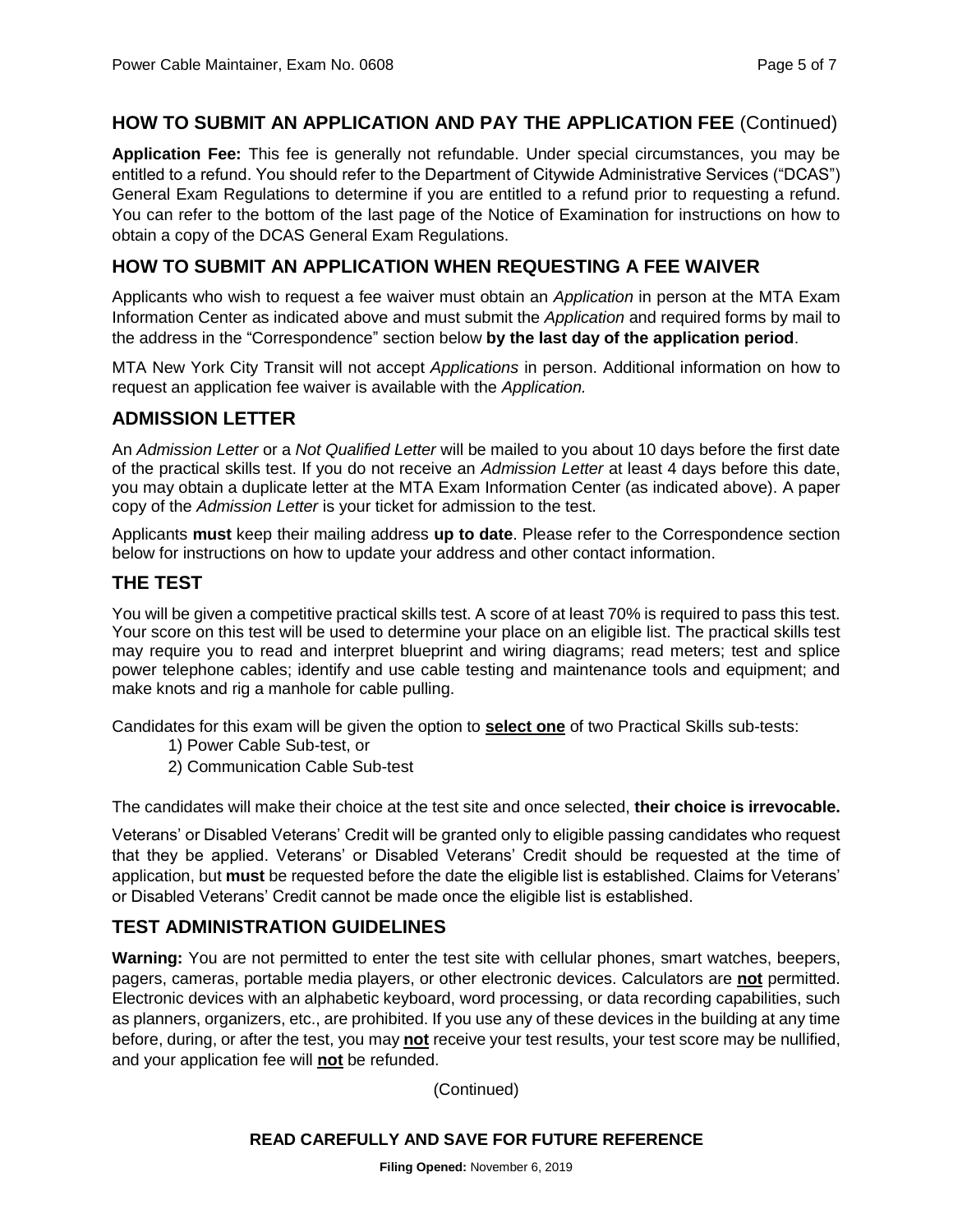## **TEST ADMINISTRATION GUIDELINES** (Continued)

You may not have any other person, including children, present with you while you are being processed for or taking the test, and no one may wait for you inside of the test site while you are taking the test.

**Required Identification: You are required to bring one (1) form of valid (non-expired) signature and photo bearing identification to the test site**. The name that was used to apply for the exam must match the first and last name on the photo ID. A list of acceptable identification documents is provided below**. If you do not have an acceptable ID, you may be denied testing.** Acceptable forms of identification (bring one) are as follows: State issued driver license, State issued identification card, US Government issued Passport, US Government issued Military Identification Card, US Government issued Alien Registration Card, Employer Identification Card with photo, IDNYC, or Student Identification Card with photo.

**Leaving:** You must leave the test site once you finish the test. If you leave the test site after being fingerprinted but before finishing the test, you will not be permitted to re-enter. If you disregard this instruction and re-enter the test site, you may not receive your test results, your test score may be nullified, and your application fee will not be refunded.

## **THE TEST RESULTS**

If you meet the education and experience requirements and pass the competitive practical skills test, your name will be placed in final score order on an eligible list and you will be given a list number. You will be notified by mail of your test results. If you meet all the requirements and conditions, you will be considered for appointment when your name is reached on the eligible list.

## **ADDITIONAL INFORMATION**

**Safety Certification and Training:** You must successfully complete a training program and obtain a New York State Department of Labor asbestos handling certificate by the end of your probationary period. If you fail to do so, you may be terminated. Additionally, you may be required to attend certain safety classes and meet safety certification requirements in accordance with MTA New York City Transit Safety policies. Required certifications must be maintained for the duration of employment**.** 

## **SPECIAL ARRANGEMENTS**

**Special Test Accommodations:** If you plan to request special testing accommodations due to disability or an alternate test date due to your religious belief, follow the instructions included with your *Application* and mail your request to the address found in the "Correspondence" section below no later than 30 days prior to the first scheduled test date.

(Continued)